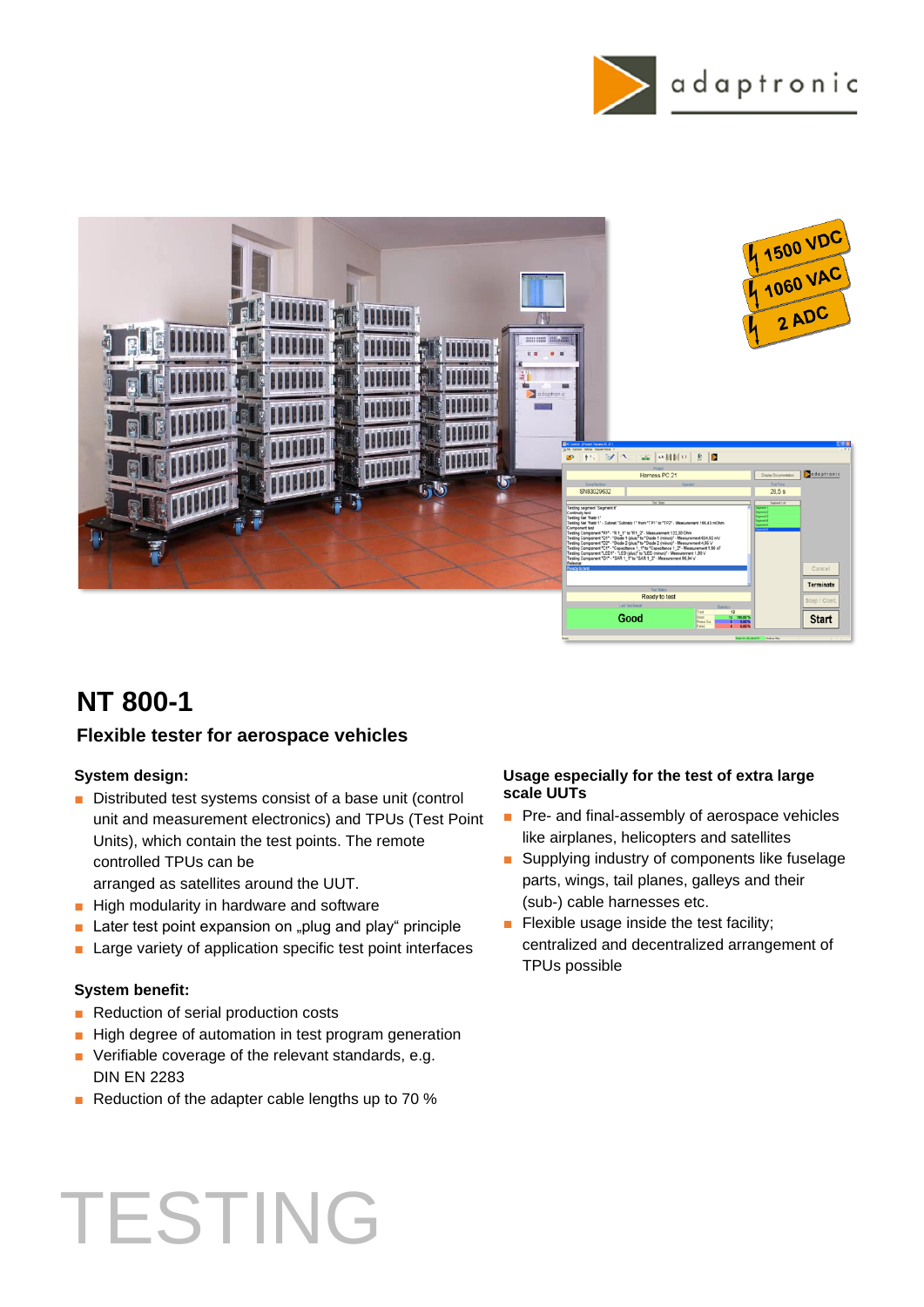

| Type                    | LRU                   | <b>TPU8/6</b>         | <b>TPU 16/4</b>        | <b>TPU 32/8</b>        | <b>TPU 192/43</b>      |
|-------------------------|-----------------------|-----------------------|------------------------|------------------------|------------------------|
| Max. test voltage       | 1300 VDC /<br>750 VAC | 1300 VDC /<br>750 VAC | 1500 VDC /<br>1060 VAC | 1500 VDC /<br>1060 VAC | 1500 VDC /<br>1060 VAC |
| Max. no. of test points | 128 (max. 1.024)      | 1024                  | 1024                   | 2 x 1024               | 12 x 1024              |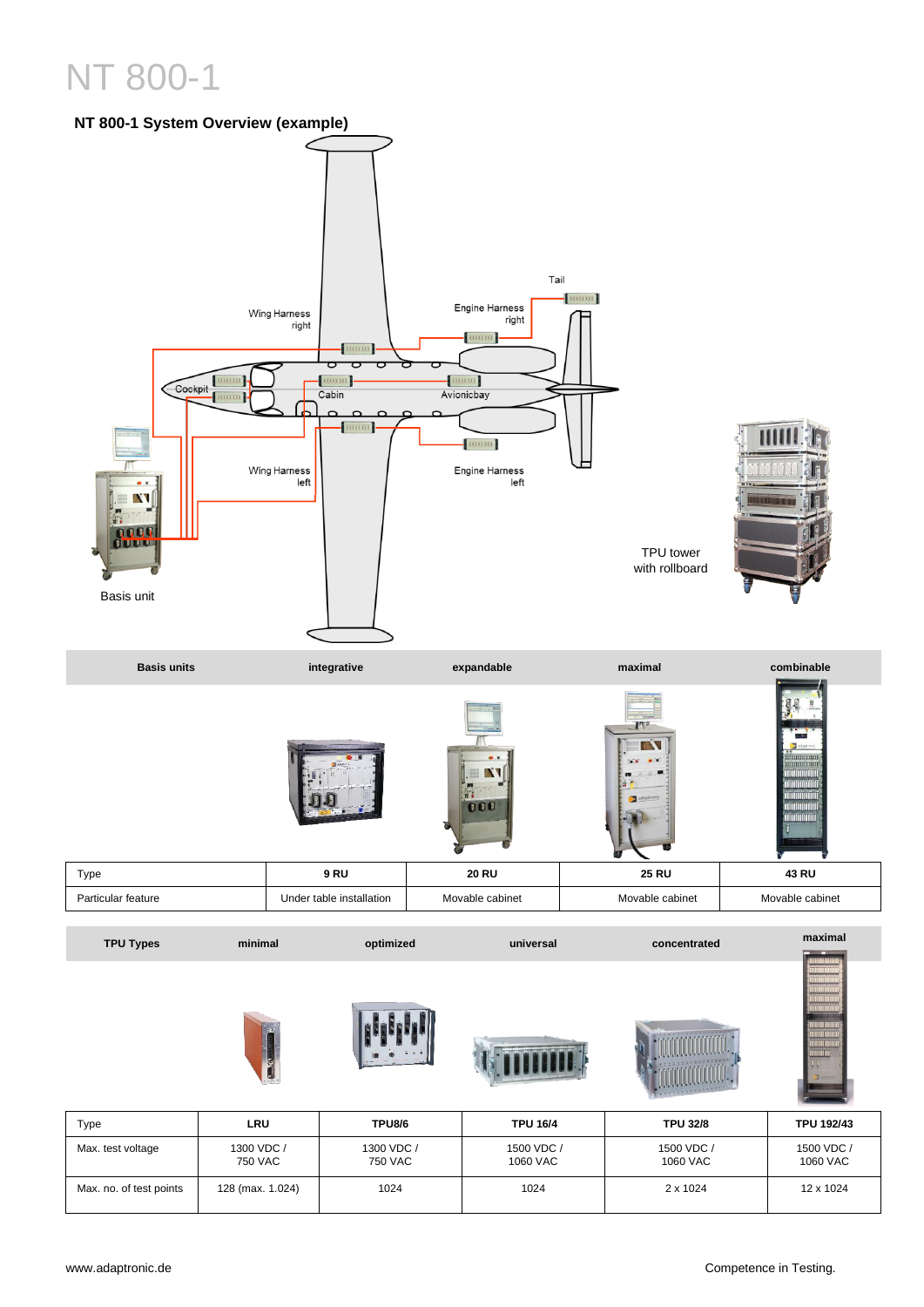## **NT 800-1 Possibilities (Excerpt)**